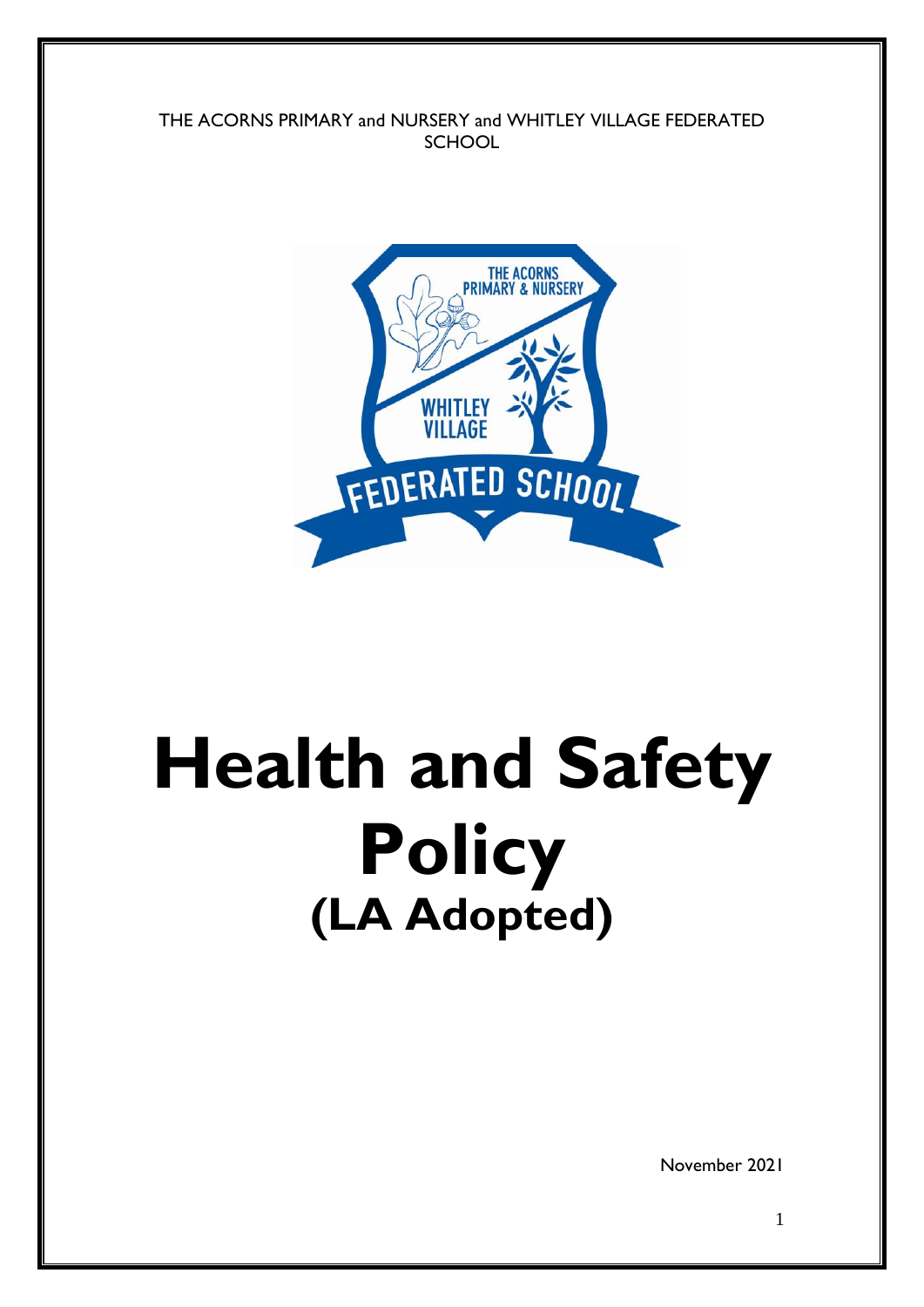## **1 HEALTH AND SAFTEY POLICY STATEMENT**

- 1.1 The Acorns Primary & Nursery and Whitley Village Federated School recognises its duty of care for the health, safety and well-being of its employees. It will take effective steps to ensure that this is achieved, so far as is reasonably practicable. In discharging this responsibility, it will take into account its parallel obligations for the Health and Safety of pupils, visitors and others who might be affected by its operations.
- 1.2 The provisions in this Policy are intended to ensure that Health and Safety is an integral part of the general process of risk management which the school operates. Thus, Health and Safety will be included in the school's review and planning process as an issue essential to the development and maintenance of the School's management systems.
- 1.3 The purpose of the Policy is:
	- To provide the necessary authority and support for staff as they make their respective contributions to health and safety.
	- To set out duties and responsibilities.
	- To recognise the partnership necessary with the LA to ensure that all statutory duties in this field are met.
	- To emphasise the importance of keeping hazards under control by making an assessment of operating risks.
- 1.4 The Governing Body is committed to securing the health, safety and well-being of employees, pupils and others affected by the school's activities, including visitors and contractors. Everyone has a part to play in bringing this into effect and full co-operation is therefore expected. For employees, this is not only a matter of common sense, but also as a legal duty.
- 1.5 All employees, regardless of seniority, have a duty to take care of themselves and others that might be affected by their acts or omissions. Staff should use equipment and working methods approved by their supervisor / senior colleague. Special care should be taken with the health and safety issues of any new venture.

#### 2. **ORGANISATION AND ARRANGEMENTS FOR IMPLEMENTING THE POLICY**

2.1 The Executive Headteacher has overall responsibility for the implementation of this Policy. To facilitate this, the Head has designated Mr. W Atkins (Site Maintenance Officer) to be the Health and Safety Co-coordinator and Martin Nield to be the named Health and Safety Governor. Each line manager will recognise and accept a personal role in ensuring that arrangements for Health and Safety are effective within his or her respective area. Collectively, the Governing Body requires Health and Safety to be taken into account in the proposals which come before it and will seek to encourage a positive climate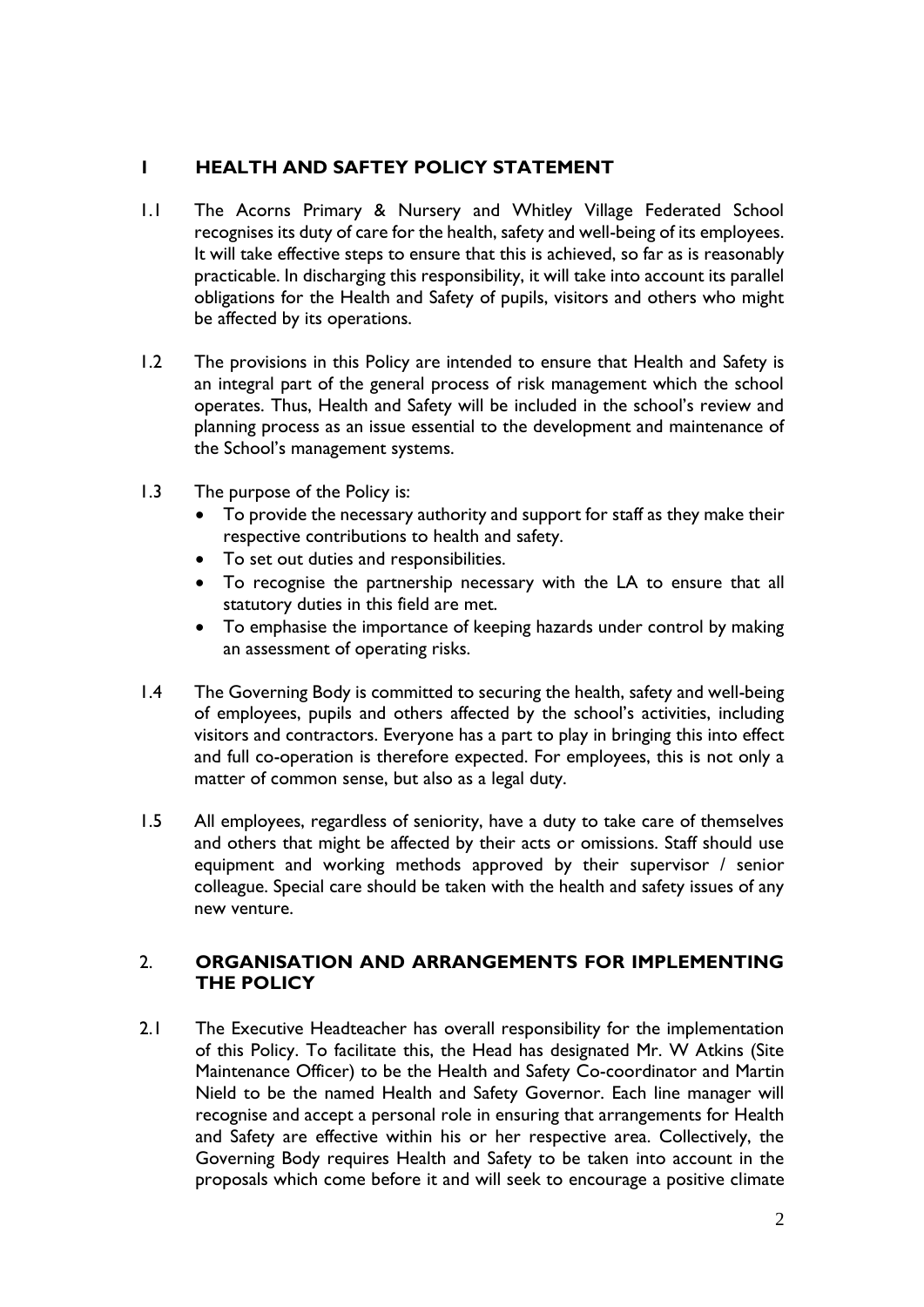in which Health and Safety can flourish. The Health and Safety Governor will join the Site Maintenance Officer and Executive HT at the annual Health and Safety Review meetings with the LA.

#### **Risk Assessment**

2.2 The underlying process, which secures this Policy, is risk assessment. Assessments of significant risks will be made in conjunction with those affected and recorded in writing. It will be the responsibility of the Headteacher, SMT and Team Leaders to ensure that relevant risk assessments are maintained and kept up to date. Where no guidance exists on a specific topic, staff will follow the LA risk assessment process.

## **Consultation**

2.3 Employees with concerns should normally raise them with the Headteacher or Health and Safety Co-coordinator. However, the Governors welcome the support of trades unions in health and safety matters and staff should feel free to contact the appropriate trade union appointed safety representative. Requests for external help should be raised initially with the Headteacher or Health and Safety Co-coordinator, who will seek advice from the Departmental Health and Safety Adviser, on any concerns of employees, which cannot be resolved locally.

## **Contractors and School Partnerships**

- 2.4 Contractors carrying out work for the School will be vetted for their Health and Safety performance. They will be required to act in accordance with this Policy and the School's specified local arrangements. Contractors will be required to assess the risks to anyone who might be affected as a result of the performance of the contract. In particular, they will be required to make appropriate arrangements with the Headteacher to ensure that the School's Governing Body and users are sufficiently and suitably informed and consulted on issues relevant to risk control.
- 2.5.1 School linked partners and hirers, will exchange health and safety policies and procedures with the School and ensure that the health and safety of all school staff and users will be protected to a level which is reasonably practicable and equivalent in standard to the School. In particular, partners will be required to provide school staff and others who might be directly affected with sufficient guidance and advice on any risks or procedures which will be new or unusual in comparison with school's activities.

## **Inspection and Monitoring**

2.6 The Headteacher / Health and Safety Co-coordinator will undertake the necessary arrangements for procedures to be examined and workplaces to be inspected to ensure that precautions remain suitable and sufficient by conducting a whole school Annual Risk Assessment and Safety Review. Feedback from this process will be referred to the Governing Body.